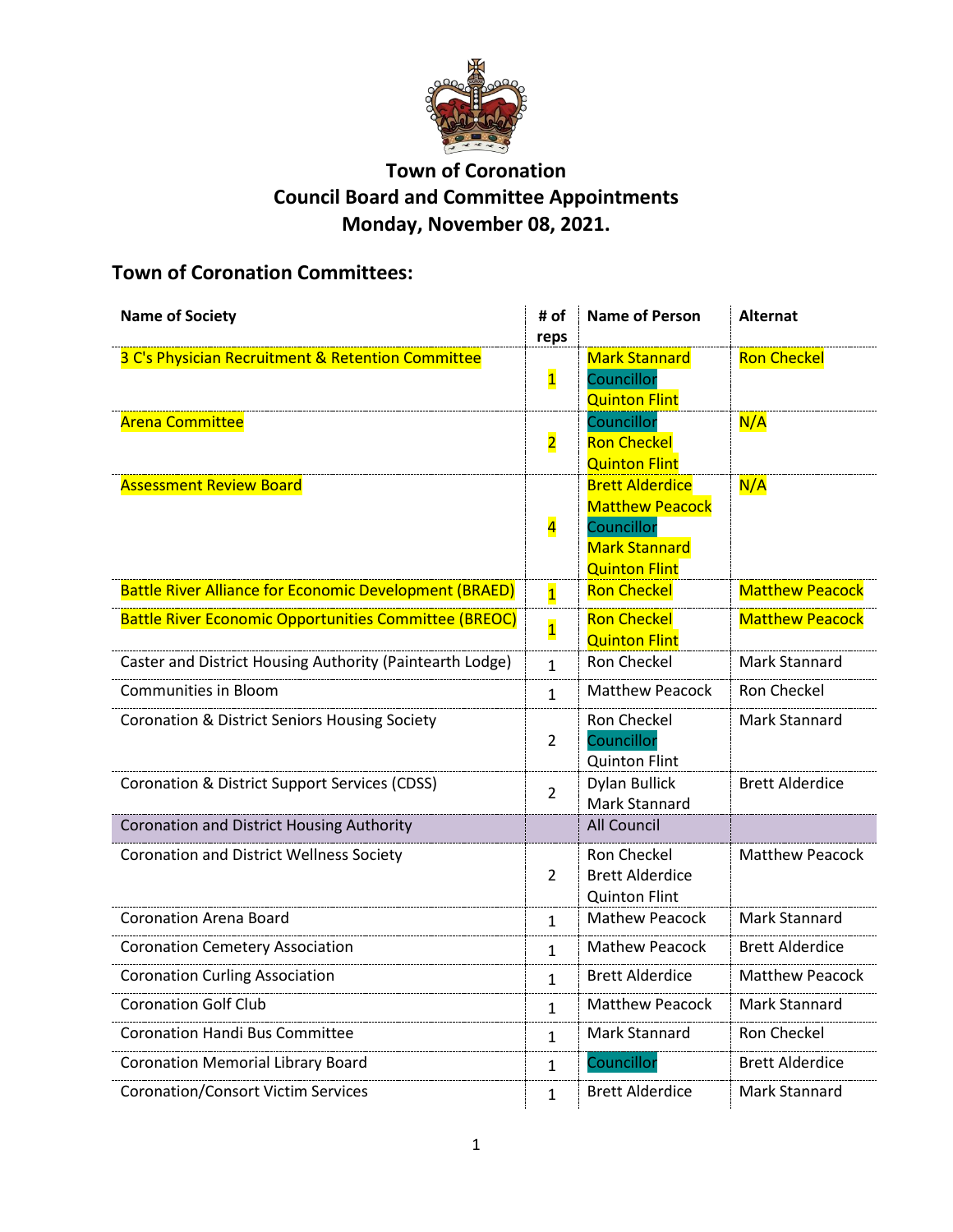

### **Town of Coronation Council Board and Committee Appointments Monday, November 08, 2021.**

| <b>Disaster Services Committee</b>                                                         | 3              | Ron Checkel<br>Mark Stannard<br><b>Councillor</b> Quinton<br>Flint                                    | <b>Brett Alderdice</b> |
|--------------------------------------------------------------------------------------------|----------------|-------------------------------------------------------------------------------------------------------|------------------------|
| East Central 911 Call Answer Society                                                       | $\mathbf{1}$   | <b>Brett Alderdice</b>                                                                                | Mark Stannard          |
| <b>East Central Ambulance</b>                                                              | $\mathbf{1}$   | <b>Brett Alderdice</b>                                                                                | N/A                    |
| Inter-Municipal Development Plan                                                           | $\overline{2}$ | Councillor<br><b>Matthew Peacock</b><br><b>Quinton Flint</b>                                          | Ron Checkel            |
| <b>Coronation Minor Sports</b>                                                             | $\mathbf{1}$   | <b>Mathew Peacock</b>                                                                                 | <b>Mark Stannard</b>   |
| <b>Municipal Planning Commission</b>                                                       | 4              | Ron Checkel<br><b>Brett Alderdice</b><br>Councillor<br><b>Matthew Peacock</b><br><b>Quinton Flint</b> | N/A                    |
| Paintearth Economic Partnership Society (PEPS)                                             | $\overline{2}$ | <b>Brett Alderdice</b><br><b>Mark Stannard</b><br><b>Quinton Flint</b>                                | <b>Matthew Peacock</b> |
| Paintearth Community Adult Learning Council                                                | $\mathbf{1}$   | <b>Brett Alderdice</b>                                                                                | Councillor             |
| Paintearth Regional Waste Management                                                       | $\mathbf{1}$   | Ron Checkel                                                                                           | <b>Matthew Peacock</b> |
| Palliser Regional Municipal Services (PRIMS)                                               | $\mathbf{1}$   | Councillor<br><b>Quinton Flint</b>                                                                    | Ron Checkel            |
| Park Land Regional Library Board                                                           | $\mathbf{1}$   | Councillor                                                                                            | <b>Brett Alderdice</b> |
| Seniors Manors and Social Housing                                                          |                | All Council                                                                                           |                        |
| Shirley McClellan Regional Water Services Commission<br>(SMCRWSC)                          | $\mathbf{1}$   | <b>Mark Stannard</b><br><b>Quinton Flint</b>                                                          | <b>Dylan Bullick</b>   |
| Subdivision and Development Appeal Board                                                   | $\mathbf{1}$   | Jackie Brigley                                                                                        | N/A                    |
| Town of Coronation and County of Paintearth Physician<br>Recruitment & Retention Committee | $\overline{2}$ | <b>Brett Alderdice</b><br>Mark Stannard<br><b>Quinton Flint</b>                                       | Councillor             |
| Red Deer River Municipal User Group (RDRMUG)                                               | 1              | Mark Stannard<br><b>Quinton Flint</b>                                                                 | Councillor             |

#### **Total of 33 Boards**

**Please Keep in mind some boards might be more time-consuming than others and will require more involvement and participation.**